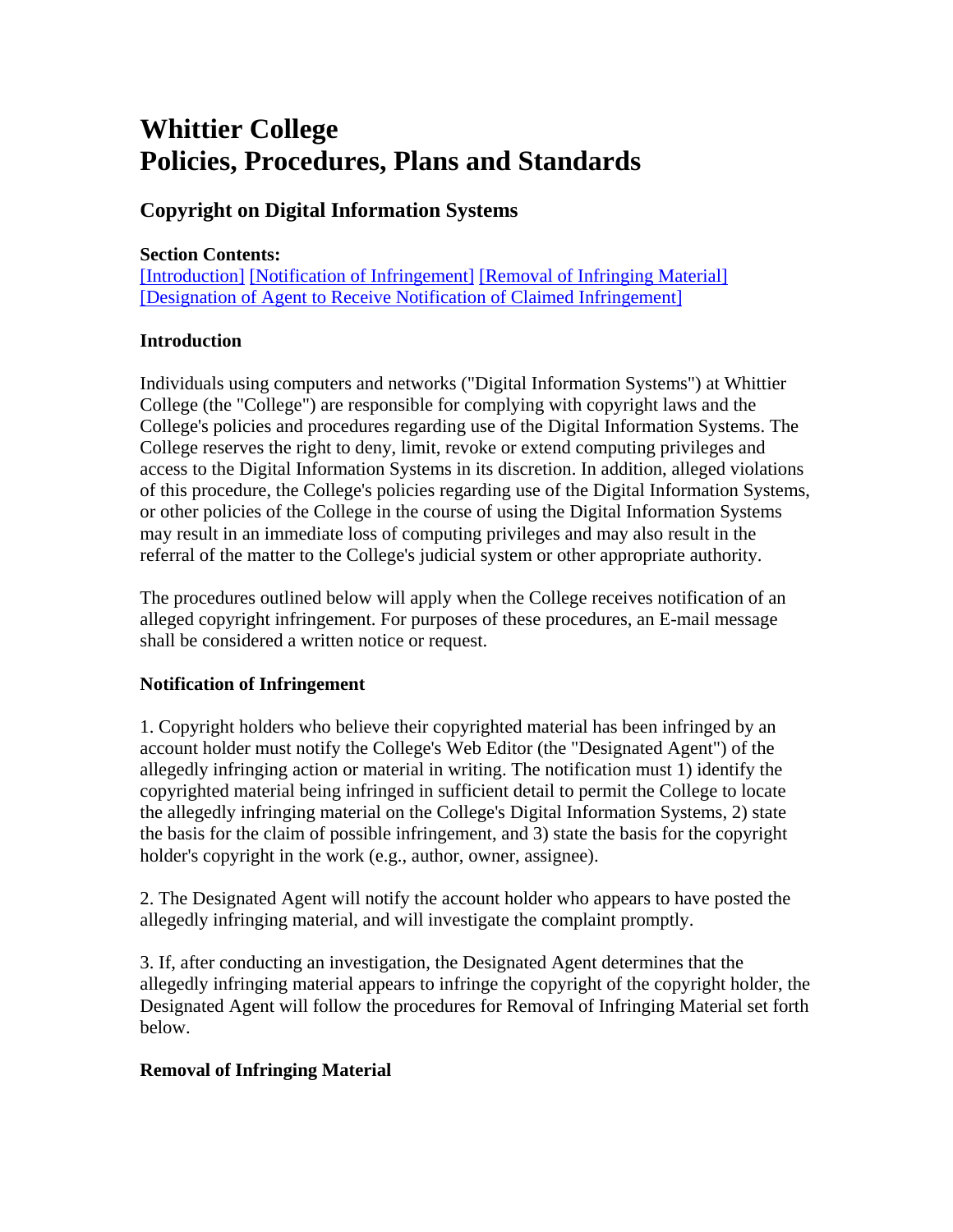4. In the event that the allegedly infringing material is being used for an active class at the College, the Designated Agent will attempt to work out an arrangement with the copyright holder for use of the allegedly infringing material by the account holder until the end of the current semester. Failing a satisfactory arrangement, the Designated Agent will conduct an investigation of the incident and take action as set forth below regarding any allegedly infringing material.

5. If, after the Designated Agent's investigation, the Designated Agent determines that the allegedly infringing material appears not to infringe the copyright of the copyright holder, the Designated Agent will notify the copyright holder and the account holder of the determination. If the copyright holder disagrees with the determination of the Designated Agent, the copyright holder may request in writing that the College ask its attorney's to render an opinion as to whether the allegedly infringing material constitutes copyright infringement pursuant to paragraph 11 below.

6. If, after the Designated Agent's investigation, the Designated Agent determines that the allegedly infringing material appears to infringe the copyright of the copyright holder, the Designated Agent will notify the Director for Information Technology, Whittier College, the copyright holder and the account holder whose account was used to post the allegedly infringing material.

7. Upon receipt of such notification from the Designated Agent, the Director for Information Technology, Whittier College, will direct the appropriate ITS staff member to remove, or block access to, the allegedly infringing material.

8. Upon receipt of notification from the Designated Agent that the allegedly infringing material appears to infringe the copyright of the copyright holder and is being blocked or removed from Whittier's Digital Information Systems, the account holder may request that the Designated Representative restore the removed or blocked material based on the account holder belief that the allegedly infringing material is not infringing. Such request must be in writing and include a detailed statement of the basis for the account holder's belief that the allegedly infringing material is not infringing, as well as a request that the removed or blocked material be restored.

9. If the Designated Agent receives such request from the account holder, the Designated Agent will provide a copy of the request to the copyright holder.

10. If, within 10 days after a copy of the account holder's request is sent to the copyright holder by the Designated Agent, the Designated Agent has not received a written request from the copyright holder to continue the blocking or removal of the allegedly infringing material, the Designated Agent will notify the Director for Information Technology, Whittier College to restore the material. The Director for Information Technology, Whittier College, will restore the allegedly infringing material within four days after receipt of such notification.

11. If the Designated Agent receives within 10 days a written request from the copyright